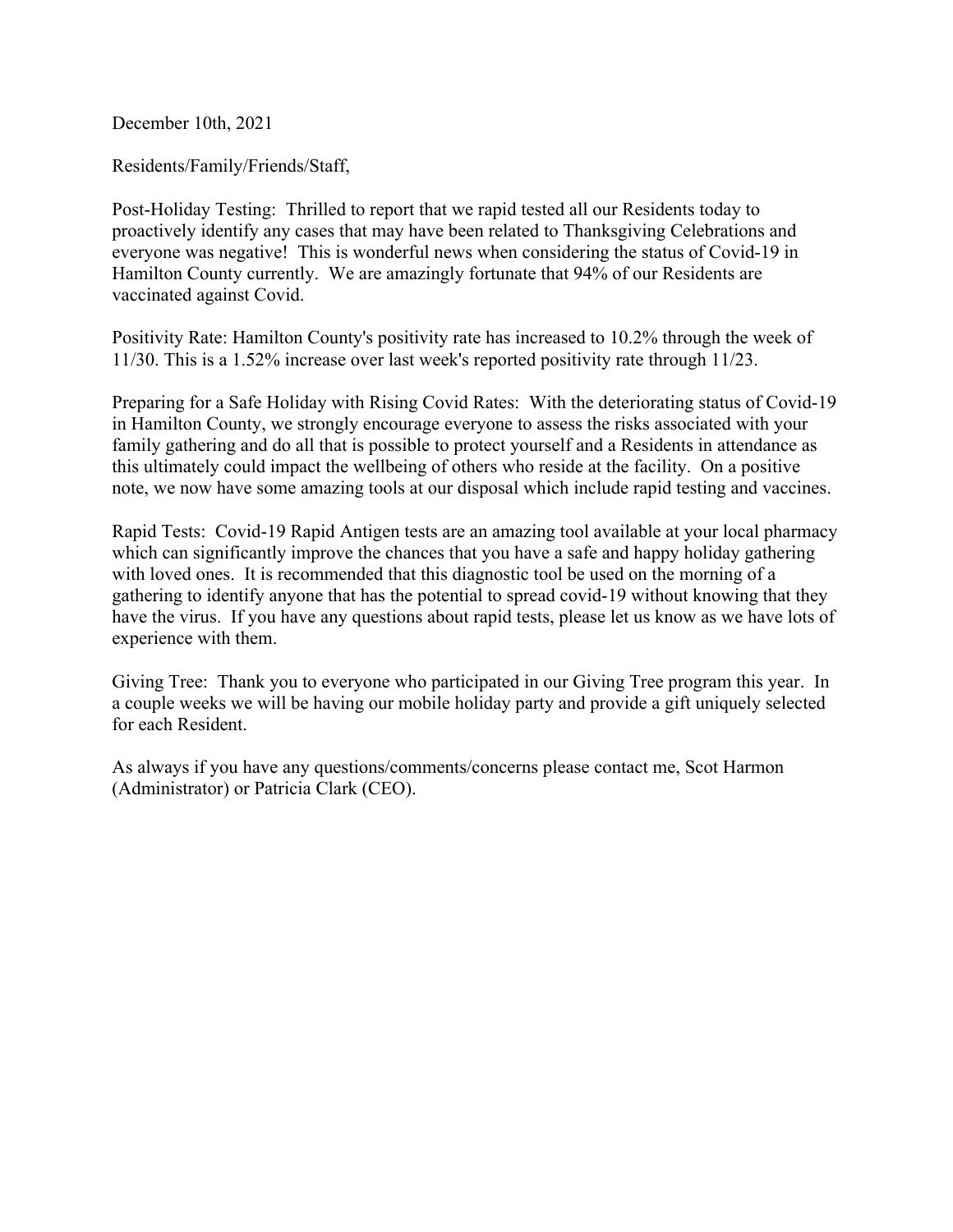December 15, 2021 Update

Dear Residents/Family/Friends/Staff,

Summary of Changes Since Last Notice: We are reporting two (2) Staff members with a confirmed positive PCR covid-19 test. This brings our total active cases to two (2). The facility has had a cumulative total of forty-six staff (46) and twelve (12) Resident confirmed Covid-19 cases associated with the facility to date. The staff members have been placed on medical leave and removed from the schedule upon notification to minimize exposure risk to other Residents/Staff and will remain on medical leave until they meet the mandated criteria to return to work.

Action Plan: Our action plan will exceed revised state and local guidance. All residents in the building were tested and are negative. We will test all again next week and the following week assuming no more positives. Unvaccinated staff are required to be tested twice a week and we will continue voluntary surveillance monitoring of vaccinated staff weekly. Any subsequent positive test results will be communicated.

Contact us with questions: If you have any questions about COVID-19 or the steps that we are taking to protect our residents, please contact Scot Harmon, Administrator, at 513-842-0774, sharmon@beechwoodhome.com.

Sincerely,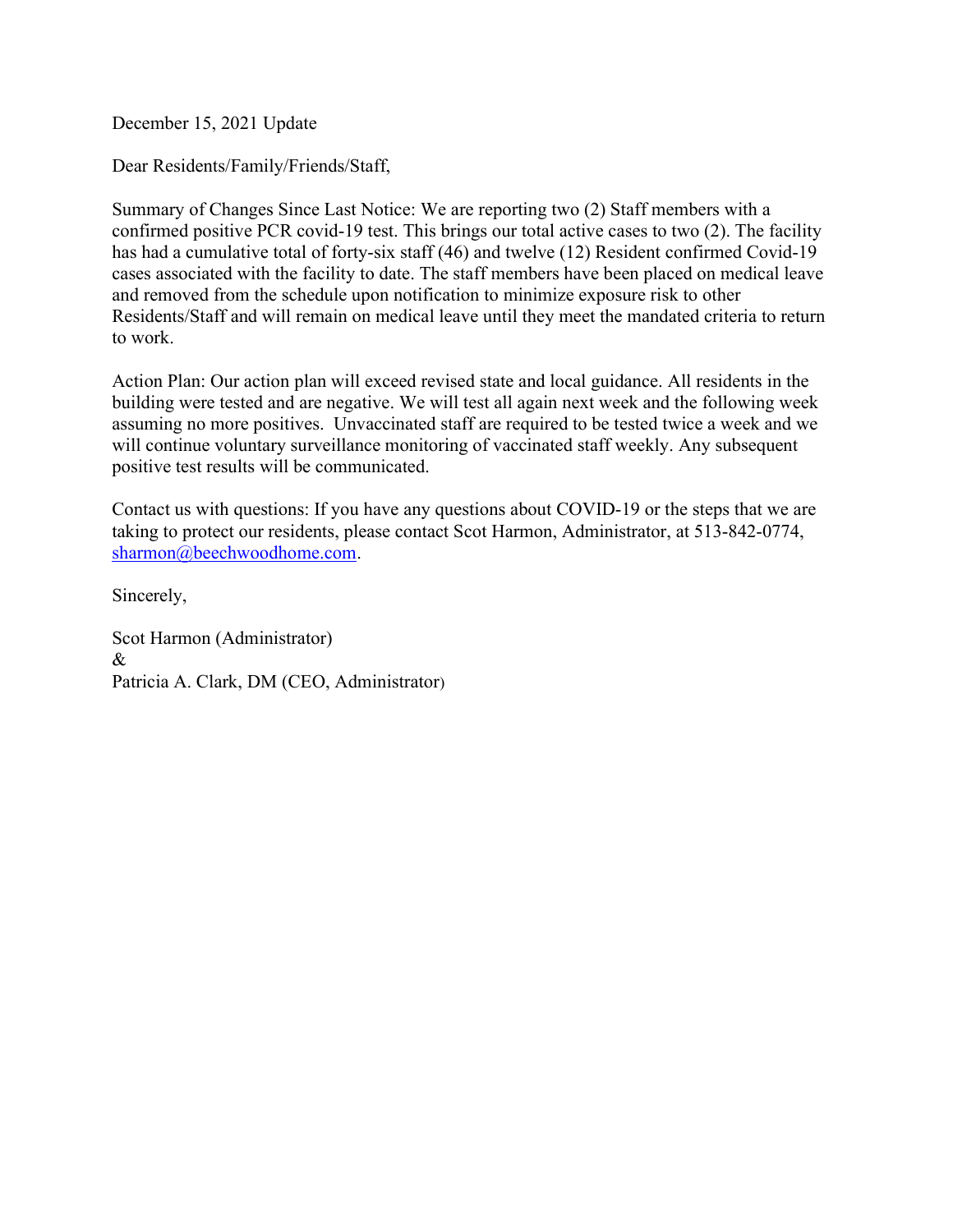

December 17, 2021

Residents/Family/Friends/Staff,

Positivity Rate: Hamilton County's positivity rate has increased to 10.73% through the week of 12/7. This is a 0.53% increase over last week's reported positivity rate through 11/30.

Megan on Leave: Megan (Director of Therapeutic Rec. and Volunteer Services) will be on FMLA leave until January 28th, 2022. We know that Megan is very involved in the lives of our Residents and Family Members through email/text however we ask that you please refrain from sending communications to her until February 1st. Rob is available to address all Activities questions/concerns and can be reached at [RChapman@beechwoodhome.com.](mailto:RChapman@beechwoodhome.com) Heather and Tom from Social Services are also always available, so please do not hesitate to reach out.

Resident Outings: If a Resident is planning to attend a holiday event in the community, please let Social Services know ASAP so that plans can be added to our Resident Appointment calendar to ensure that they are ready in time for pickup.

Rapid Tests: Covid-19 Rapid Antigen tests are an amazing tool available at your local pharmacy which can significantly improve the chances that you have a safe and happy holiday gathering with loved ones. It is recommended that this diagnostic tool be used on the morning of a gathering to identify anyone that has the potential to spread covid-19 without knowing that they have the virus. If you have any questions about rapid tests, please let us know as we have lots of experience with them.

Vaccine Mandate Update/ Covid + Staff: The CMS vaccine mandate has been put on hold in Ohio due to legal action by various parties. Even if the CMS mandate was in place, there are medical and religious exemptions that people are permitted to claim that we are legally required to recognize. Vaccination does not provide 100% protection and it appears that the Omicron variant is the most able to evade vaccine protection to date. It is projected that there will be more breakthrough cases with Omicron however when this occurs the individual is significantly more likely to have a mild case compared to someone who is unvaccinated which is positive news. Considering the difficult situation we find ourselves in once again, we strongly encourage everyone to follow the infection control recommendations by public health officials. Keep socially distant from others not in your immediate household, wear a mask (even indoors), practice hand hygiene, keep up to date on your vaccinations and if you feel sick get tested ASAP.

On behalf of The Beechwood Home, wishing everyone a happy holiday season!

As always if you have any questions/comments/concerns please contact me, Scot Harmon (Administrator) or Patricia Clark (CEO).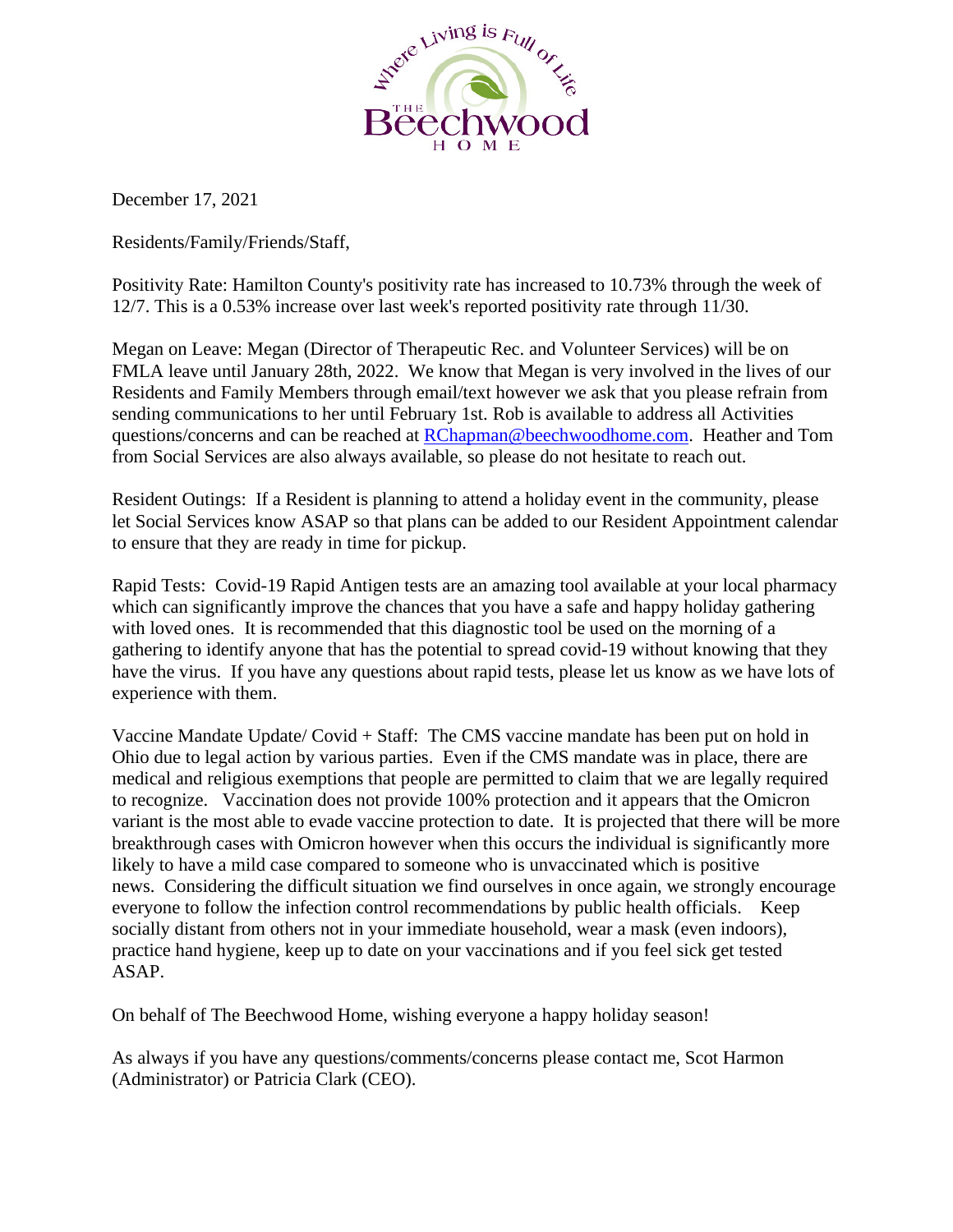December 21, 2021

Dear Residents/Family/Friends/Staff,

Summary of Changes Since Last Notice: We are reporting two (2) Staff members with confirmed positive PCR covid-19 tests. This brings our total active cases to four (4). The facility has had a cumulative total of forty-eight staff (48) and twelve (12) Resident confirmed Covid-19 cases associated with the facility to date. The staff members have been placed on medical leave and removed from the schedule upon notification to minimize exposure risk to other Residents/Staff and will remain on medical leave until they meet the mandated criteria to return to work.

Action Plan: Our action plan will remain unchanged as these staff member have not been in the building since our outbreak testing started last week. All Residents in the building will be tested again this week. Unvaccinated staff are required to be tested twice a week and we will continue voluntary surveillance monitoring of vaccinated staff weekly. Any subsequent positive test results will be communicated.

Contact us with questions: If you have any questions about COVID-19 or the steps that we are taking to protect our residents, please contact Scot Harmon, Administrator, at 513-842-0774, sharmon@beechwoodhome.com.

Sincerely,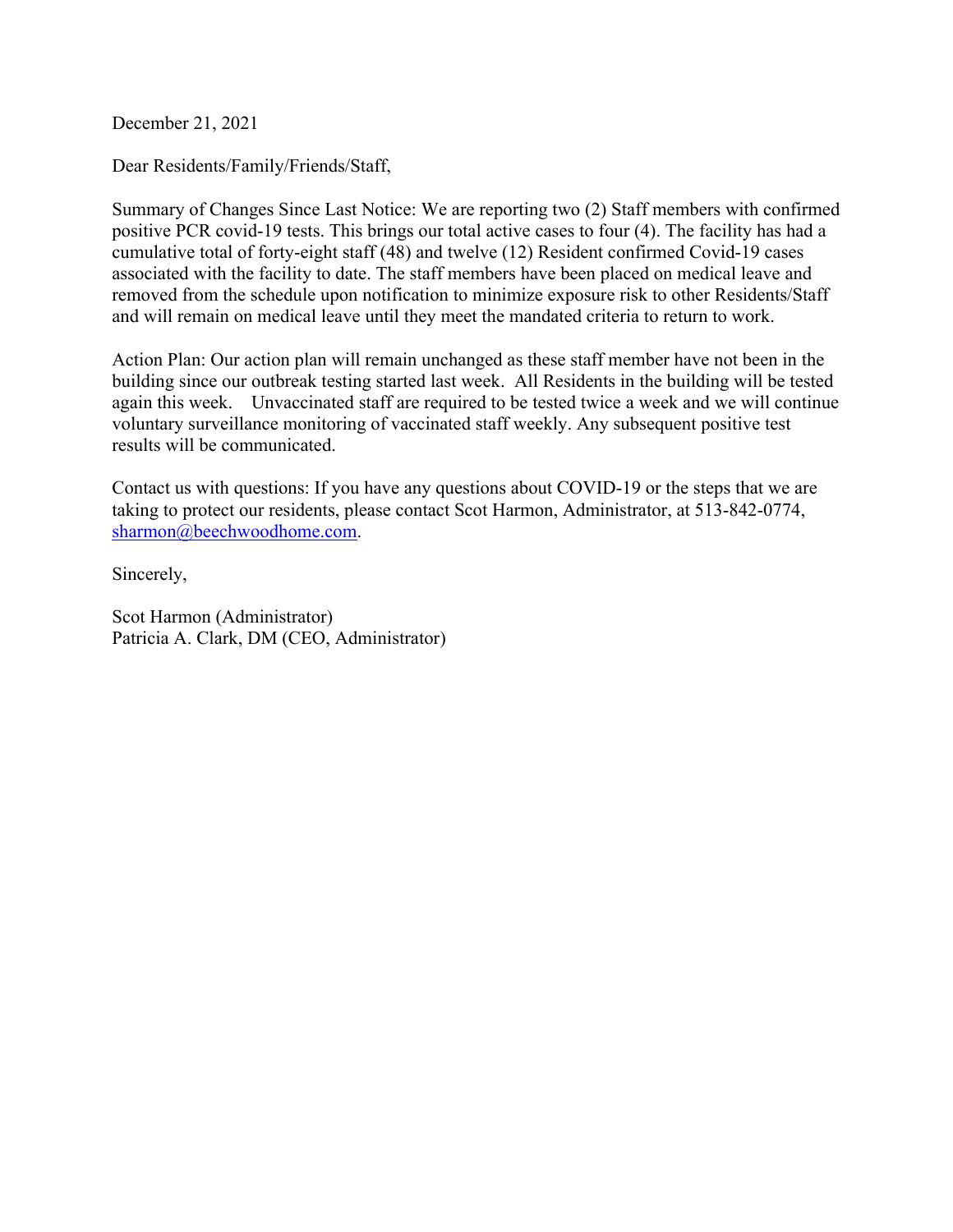December 27, 2021 Update

Dear Residents/Family/Friends/Staff,

**Summary of Changes Since Last Notice:** We are reporting three (3) Staff member with positive covid-19 tests (of which one is still pending PCR). This brings our total active cases to five (5). The facility has had a cumulative total of fifty-one (51) Staff and twelve (12) Resident confirmed Covid-19 cases associated with the facility to date. The staff members have been placed on medical leave and removed from the schedule upon notification to minimize exposure risk to other Residents/Staff and will remain on medical leave until they meet the mandated criteria to return to work.

**Action Plan:** Our action plan will exceed revised state and local guidance. All Residents in the building were tested this morning and were negative. All Residents will be tested again next week. Unvaccinated staff are required to be tested twice a week and we will continue voluntary surveillance monitoring of vaccinated staff weekly. Any subsequent positive test results will be communicated.

Contact us with questions: If you have any questions about COVID-19 or the steps that we are taking to protect our residents, please contact Scot Harmon, Administrator, at 513-842-0774, sharmon@beechwoodhome.com.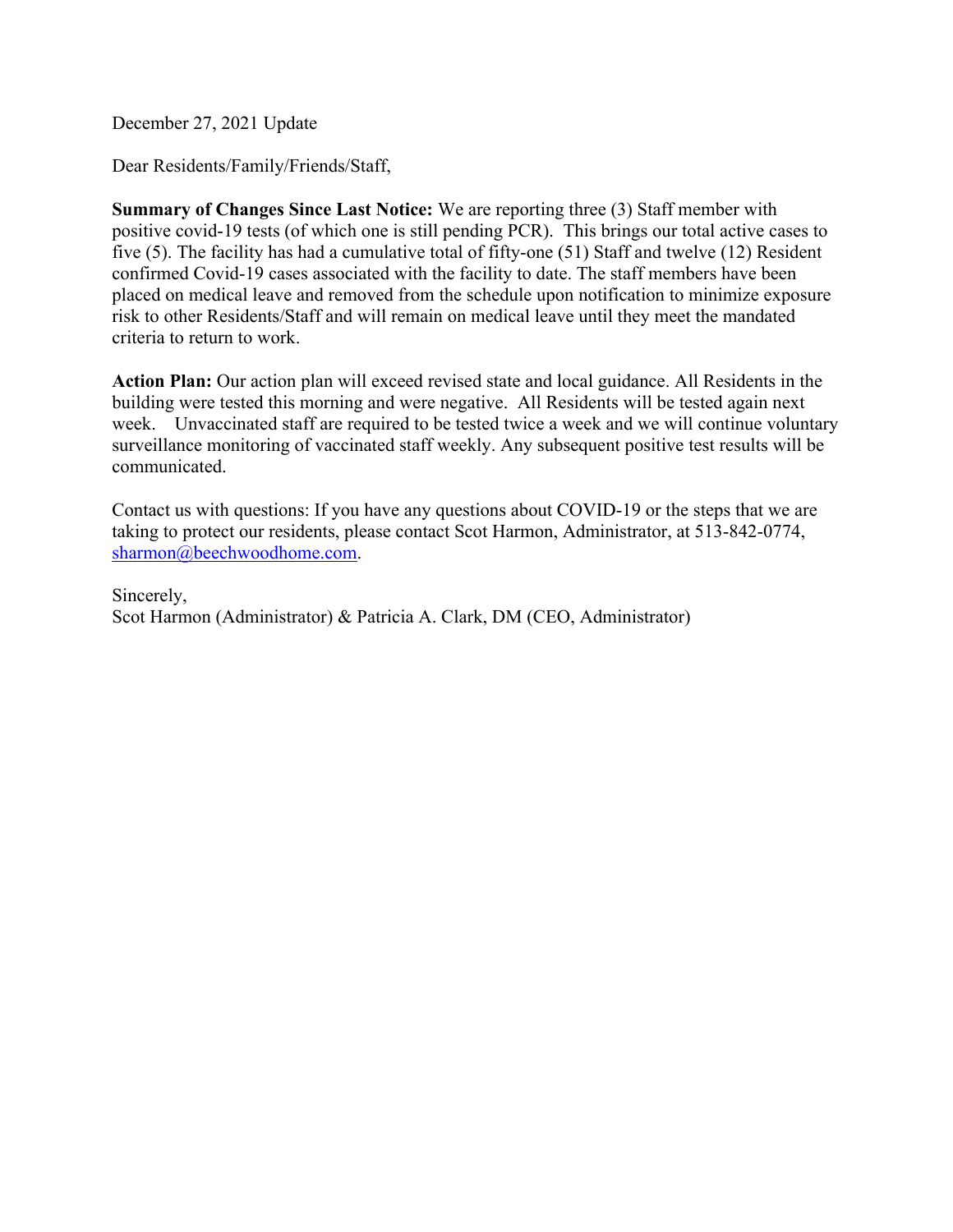December 28th, 2021

Residents/Family/Friends/Staff,

After reporting three staff positive cases yesterday and having an additional three pending cases today (two of which are Residents) our Coronavirus Committee met this morning to discuss aggressive actions for implementation with the goal of cutting the chain of transmission and limiting the internal spread to as few as possible. We hope the following measures will only be in place for a short period of time.

We will be rapid testing all Residents daily for the next five days to assess the extent of the spread in our facility. Any rapid positive test is immediately followed up with a STAT PCR test. After consulting with our Physician, assessing the reality of the staffing circumstances we face in addition to consulting with local/federal guidelines, we will be quarantining the Covid positive Residents in their rooms.

## **We urgently recommend that visitors only enter the facility for emergencies until further notice. We cannot express enough how important it is to limit contact with others unless necessary until we have a better handle on the situation unfolding at the facility.**

Until further notice the following measures will be put into place again:

- The 1st floor dining room will be closed starting with dinner this evening. Residents able to feed themselves will be served meals in their private rooms.
- Group Activities have been suspended.
- Access to outdoor spaces will be permitted on alternating days keeping the 2nd and 3rd floor residents apart. Once we are confident the risk of internal spread has passed, we will resume floor intermingling.
- We strongly encourage Residents to:
- Voluntarily self-isolate in your room to break any possible lines of transmission within the facility.
- Wear a mask if outside your private room. If you need one, please request one.
- Ask your loved ones NOT to visit.
- Socially distance from others.

We sincerely appreciate your understanding and compliance with these measures aimed at keeping our Beechwood Family as safe and healthy as possible. We hope to get back to normal as soon as possible.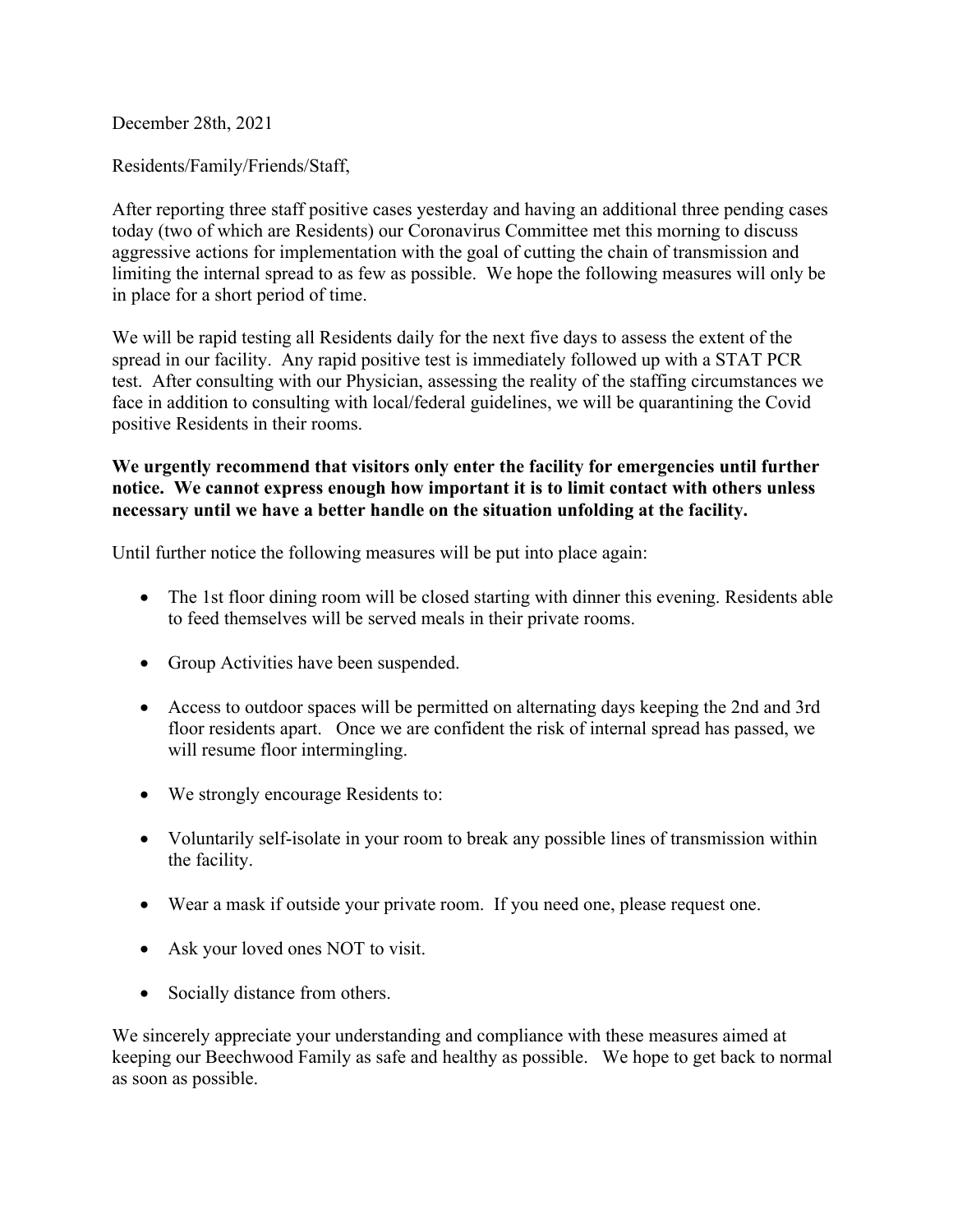As always, if you have any questions please contact Heather Hefren hhefren@beechwoodhome.com (Director of Social Services), Scot Harmon sharmon@beechwoodhome.com (Administrator) and/or Patricia Clark pclark@beechwoodhome.com (CEO).

Scot Harmon, Patricia A. Clark, DM Administrator CEO, Administrator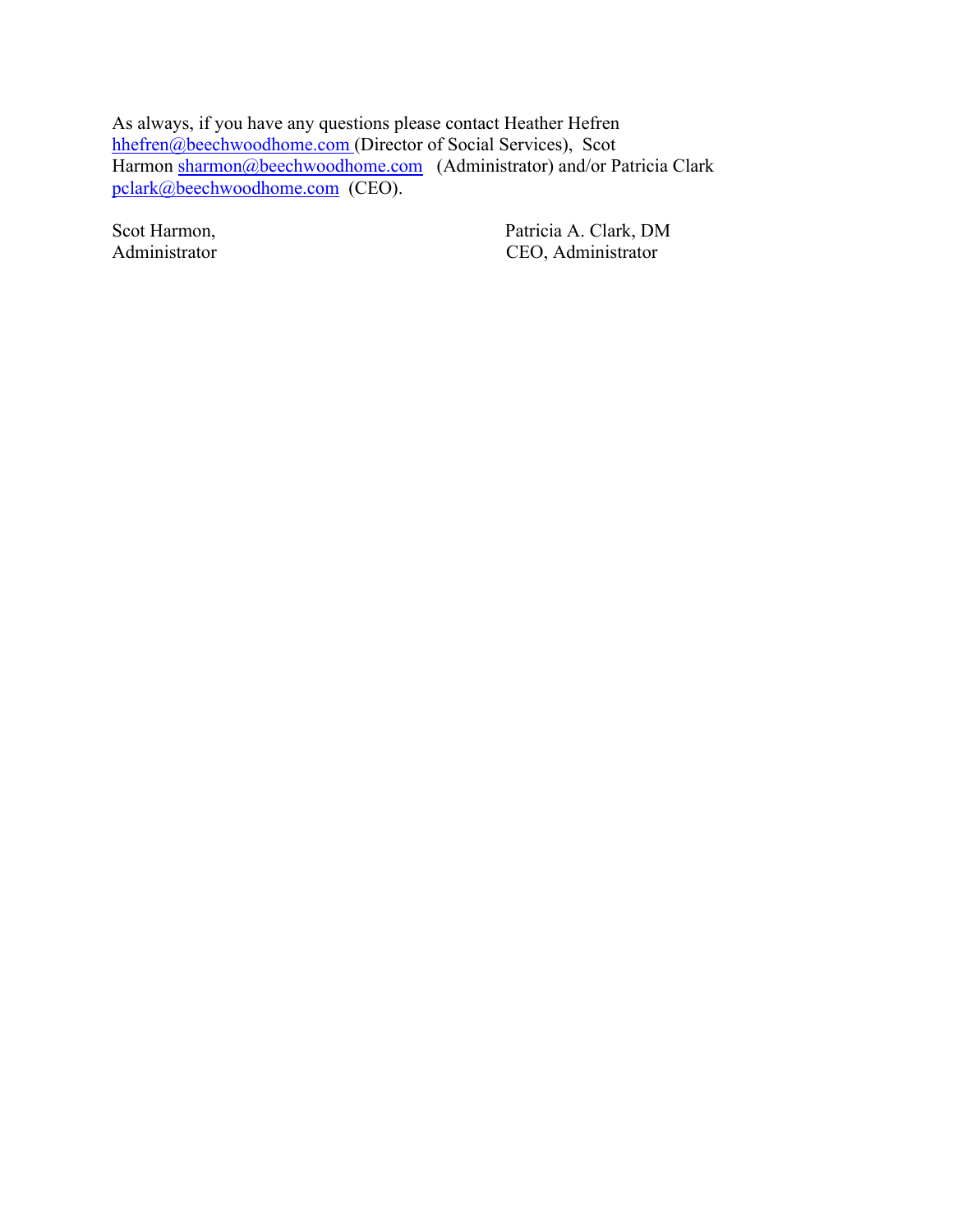December 29, 2021

Dear Residents/Family/Friends/Staff,

**Summary of Changes Since Last Notice:** We are reporting two (2) Staff members with confirmed positive covid-19 tests and three (3) Resident cases (of which one is still pending PCR). This brings our total active cases to nine (9).The facility has had a cumulative total of fifty-three (53) Staff and fifteen (15) Resident Covid-19 cases associated with the facility to date. The staff members have been placed on medical leave and rem oved from the schedule upon notification to minimize exposure risk to other Residents/Staff and will remain on medical leave until they meet the mandated criteria to return to work. The Residents are on isolation/droplet precautions and will remain in their private rooms until they have been medically cleared by the Physician/Medical Director.

**Action Plan:** Our action plan will exceed revised state and local guidance. All Residents in the building will be tested for five days straight . Once we achieve zero positive covid-19 cases during a five-day period, we will transition to Resident testing every three days until we reach a total of fourteen days without any new Resident cases of Covid-19. Any new case will reset the testing protocol to day L Unvaccinated staff are required to be tested twice a week and we will continue voluntary surveillance monitoring of vaccinated staff weekly. Any subsequent positive test results will be communicated.

Contact us with questions: If you have any questions about COVID-19 or the steps that we are taking to protect our residents, please contact Scot Harmon, Administrator, at 513-842-0774, sharmon@beechwoodhome.com.

Sincerely,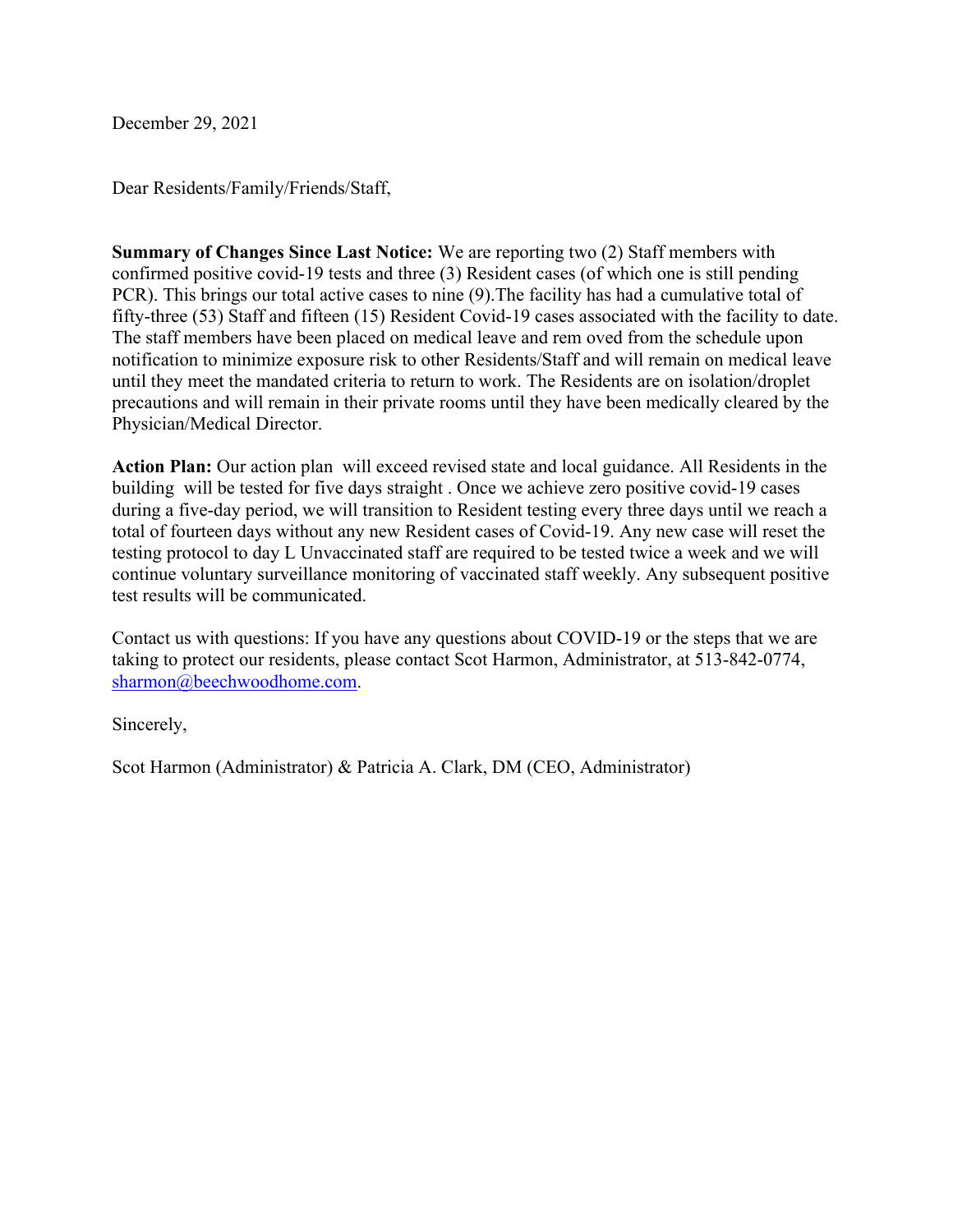December 30, 2021

Dear Residents/Family/Friends/Staff,

**Summary of Changes Since Last Notice:** We are reporting two (2) Staff members with positive covid-19 tests (of which one is still pending PCR) and one (1) Resident case (of which is still pending PCR). This brings our total active cases to twelve (12). The facility has had a cumulative total of fifty-five (55) Staff and sixteen (16) Resident Covid-19 cases associated with the facility to date. The staff members have been placed on medical leave and removed from the schedule upon notification to minimize exposure risk to other Residents/Staff and will remain on medical leave until they meet the mandated criteria to return to work. The Resident is on isolation/droplet precautions and will remain in their private room until they have been medically cleared by the Physician/Medical Director.

**Action Plan:** Our action plan will exceed revised state and local guidance. All Residents in the building will be tested for five days straight. Once we achieve zero positive covid-19 cases during a five day period, we will transition to Resident testing every three days until we reach a total of fourteen days without any new Resident cases of Covid-19. Any new case will reset the testing protocol to day 1. Unvaccinated staff are required to be tested twice a week and we will continue voluntary surveillance monitoring of vaccinated staff weekly. Any subsequent positive test results will be communicated.

**Contact us with questions:** If you have any questions about COVID-19 or the steps that we are taking to protect our residents, please contact Scot Harmon, Administrator, at 513-842-0774, sharmon@beechwoodhome.com.

Sincerely,